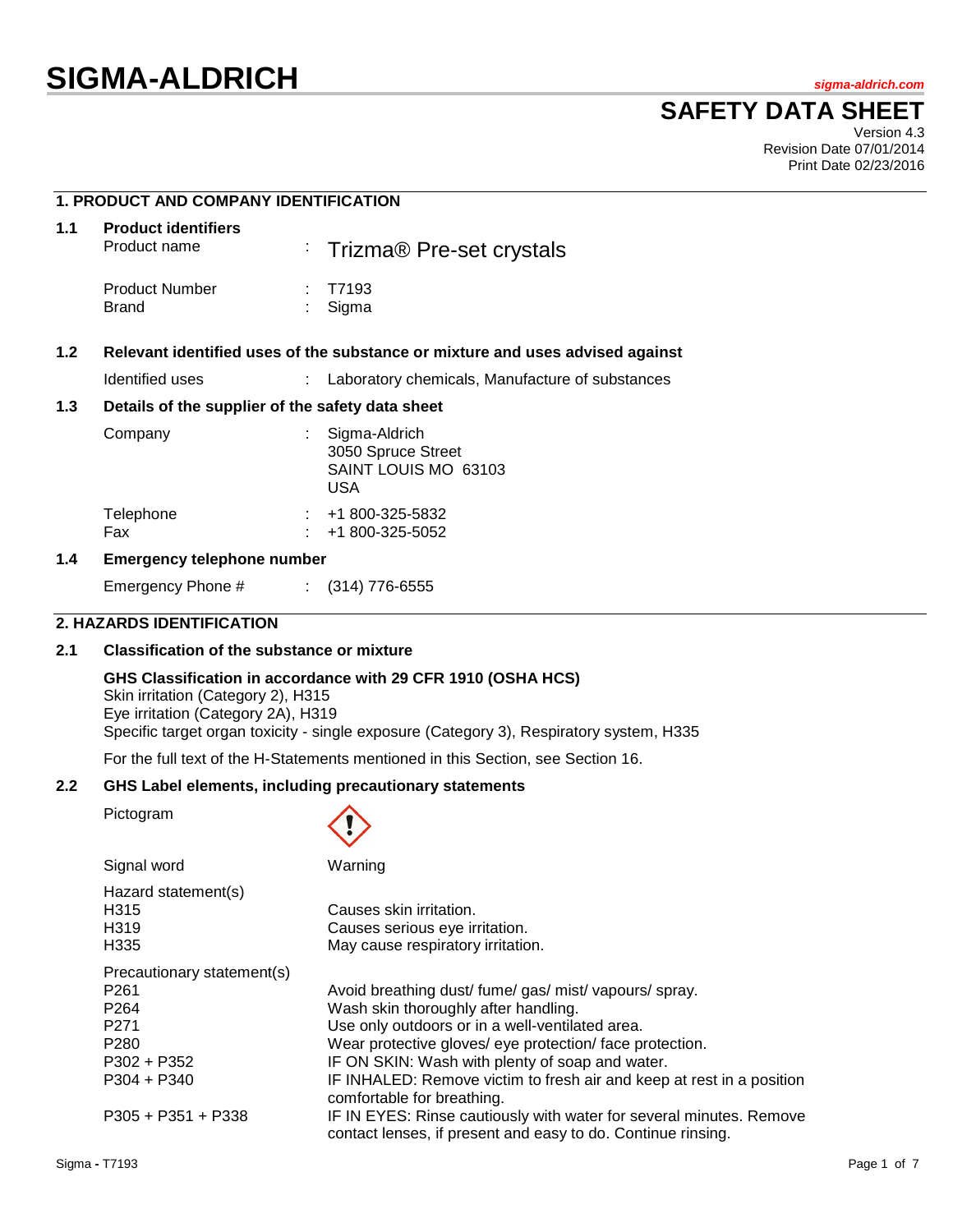| Call a POISON CENTER or doctor/ physician if you feel unwell.               |
|-----------------------------------------------------------------------------|
| Specific treatment (see supplemental first aid instructions on this label). |
| If skin irritation occurs: Get medical advice/attention.                    |
| If eye irritation persists: Get medical advice/attention.                   |
| Take off contaminated clothing and wash before reuse.                       |
| Store in a well-ventilated place. Keep container tightly closed.            |
| Store locked up.                                                            |
| Dispose of contents/ container to an approved waste disposal plant.         |
|                                                                             |

### **2.3 Hazards not otherwise classified (HNOC) or not covered by GHS** - none

### **3. COMPOSITION/INFORMATION ON INGREDIENTS**

### **3.2 Mixtures**

Synonyms : Tris crystals

### **Hazardous components**

| Component                         |                                           | <b>Classification</b> | Concentration |
|-----------------------------------|-------------------------------------------|-----------------------|---------------|
| Tris (hydroxymethyl) aminomethane |                                           |                       |               |
| CAS-No.                           | 77-86-1                                   |                       | $30 - 60%$    |
| EC-No.                            | 201-064-4                                 |                       |               |
|                                   | Registration number 01-2119957659-16-XXXX |                       |               |

For the full text of the H-Statements mentioned in this Section, see Section 16.

### **4. FIRST AID MEASURES**

### **4.1 Description of first aid measures**

### **General advice**

Consult a physician. Show this safety data sheet to the doctor in attendance.Move out of dangerous area.

### **If inhaled**

If breathed in, move person into fresh air. If not breathing, give artificial respiration. Consult a physician.

### **In case of skin contact**

Wash off with soap and plenty of water. Consult a physician.

### **In case of eye contact**

Rinse thoroughly with plenty of water for at least 15 minutes and consult a physician.

### **If swallowed**

Never give anything by mouth to an unconscious person. Rinse mouth with water. Consult a physician.

- **4.2 Most important symptoms and effects, both acute and delayed** The most important known symptoms and effects are described in the labelling (see section 2.2) and/or in section 11
- **4.3 Indication of any immediate medical attention and special treatment needed** no data available

### **5. FIREFIGHTING MEASURES**

### **5.1 Extinguishing media**

#### **Suitable extinguishing media** Use water spray, alcohol-resistant foam, dry chemical or carbon dioxide.

**5.2 Special hazards arising from the substance or mixture** Carbon oxides, nitrogen oxides (NOx), Hydrogen chloride gas

### **5.3 Advice for firefighters**

Wear self contained breathing apparatus for fire fighting if necessary.

### **5.4 Further information**

no data available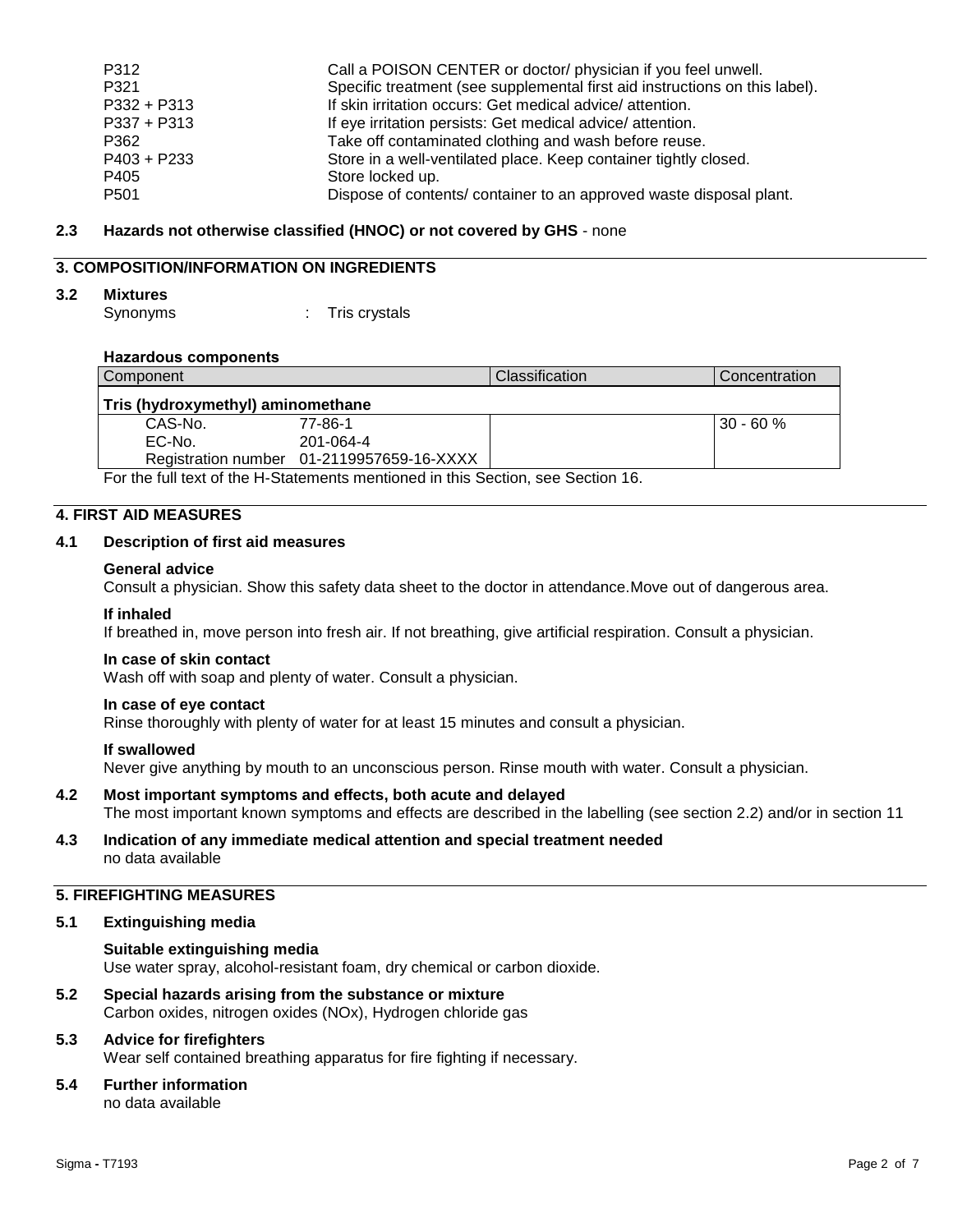### **6. ACCIDENTAL RELEASE MEASURES**

**6.1 Personal precautions, protective equipment and emergency procedures** Use personal protective equipment. Avoid dust formation. Avoid breathing vapours, mist or gas. Ensure adequate ventilation. Evacuate personnel to safe areas. Avoid breathing dust. For personal protection see section 8.

### **6.2 Environmental precautions**

Do not let product enter drains.

### **6.3 Methods and materials for containment and cleaning up**

Pick up and arrange disposal without creating dust. Sweep up and shovel. Keep in suitable, closed containers for disposal.

#### **6.4 Reference to other sections** For disposal see section 13.

### **7. HANDLING AND STORAGE**

### **7.1 Precautions for safe handling**

Avoid contact with skin and eyes. Avoid formation of dust and aerosols. Provide appropriate exhaust ventilation at places where dust is formed. For precautions see section 2.2.

**7.2 Conditions for safe storage, including any incompatibilities** Keep container tightly closed in a dry and well-ventilated place.

### **7.3 Specific end use(s)**

Apart from the uses mentioned in section 1.2 no other specific uses are stipulated

### **8. EXPOSURE CONTROLS/PERSONAL PROTECTION**

#### **8.1 Control parameters**

#### **Components with workplace control parameters**

Contains no substances with occupational exposure limit values.

### **8.2 Exposure controls**

#### **Appropriate engineering controls**

Handle in accordance with good industrial hygiene and safety practice. Wash hands before breaks and at the end of workday.

### **Personal protective equipment**

#### **Eye/face protection**

Safety glasses with side-shields conforming to EN166 Use equipment for eye protection tested and approved under appropriate government standards such as NIOSH (US) or EN 166(EU).

#### **Skin protection**

Handle with gloves. Gloves must be inspected prior to use. Use proper glove removal technique (without touching glove's outer surface) to avoid skin contact with this product. Dispose of contaminated gloves after use in accordance with applicable laws and good laboratory practices. Wash and dry hands.

#### **Body Protection**

impervious clothing, The type of protective equipment must be selected according to the concentration and amount of the dangerous substance at the specific workplace.

#### **Respiratory protection**

For nuisance exposures use type P95 (US) or type P1 (EU EN 143) particle respirator.For higher level protection use type OV/AG/P99 (US) or type ABEK-P2 (EU EN 143) respirator cartridges. Use respirators and components tested and approved under appropriate government standards such as NIOSH (US) or CEN (EU).

#### **Control of environmental exposure**

Do not let product enter drains.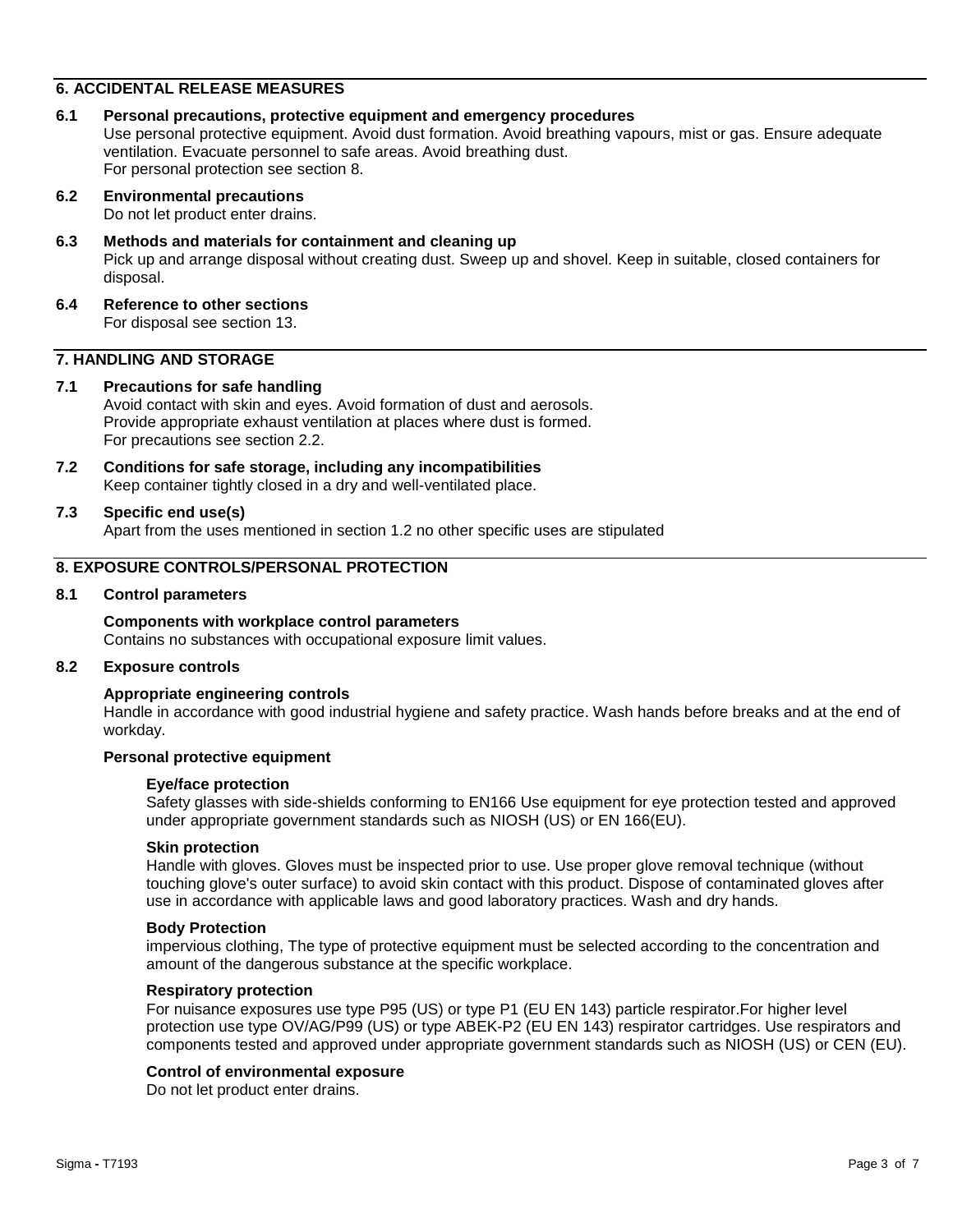### **9. PHYSICAL AND CHEMICAL PROPERTIES**

### **9.1 Information on basic physical and chemical properties**

|     | a) | Appearance                                         | Form: solid       |
|-----|----|----------------------------------------------------|-------------------|
|     | b) | Odour                                              | no data available |
|     | c) | <b>Odour Threshold</b>                             | no data available |
|     | d) | рH                                                 | $7.0 - 9.1$       |
|     | e) | Melting point/freezing<br>point                    | no data available |
|     | f) | Initial boiling point and<br>boiling range         | no data available |
|     | g) | Flash point                                        | no data available |
|     | h) | Evapouration rate                                  | no data available |
|     | i) | Flammability (solid, gas)                          | no data available |
|     | j) | Upper/lower<br>flammability or<br>explosive limits | no data available |
|     | k) | Vapour pressure                                    | no data available |
|     | I) | Vapour density                                     | no data available |
|     | m) | Relative density                                   | no data available |
|     | n) | Water solubility                                   | no data available |
|     | o) | Partition coefficient: n-<br>octanol/water         | no data available |
|     | p) | Auto-ignition<br>temperature                       | no data available |
|     | q) | Decomposition<br>temperature                       | no data available |
|     | r) | Viscosity                                          | no data available |
|     | s) | <b>Explosive properties</b>                        | no data available |
|     | t) | Oxidizing properties                               | no data available |
| 9.2 |    | Other safety information<br>no data available      |                   |

### **10. STABILITY AND REACTIVITY**

### **10.1 Reactivity**

- no data available
- **10.2 Chemical stability** Stable under recommended storage conditions.
- **10.3 Possibility of hazardous reactions** no data available
- **10.4 Conditions to avoid** no data available
- **10.5 Incompatible materials** Bases, Oxidizing agents, Strong oxidizing agents
- **10.6 Hazardous decomposition products** Other decomposition products - no data available In the event of fire: see section 5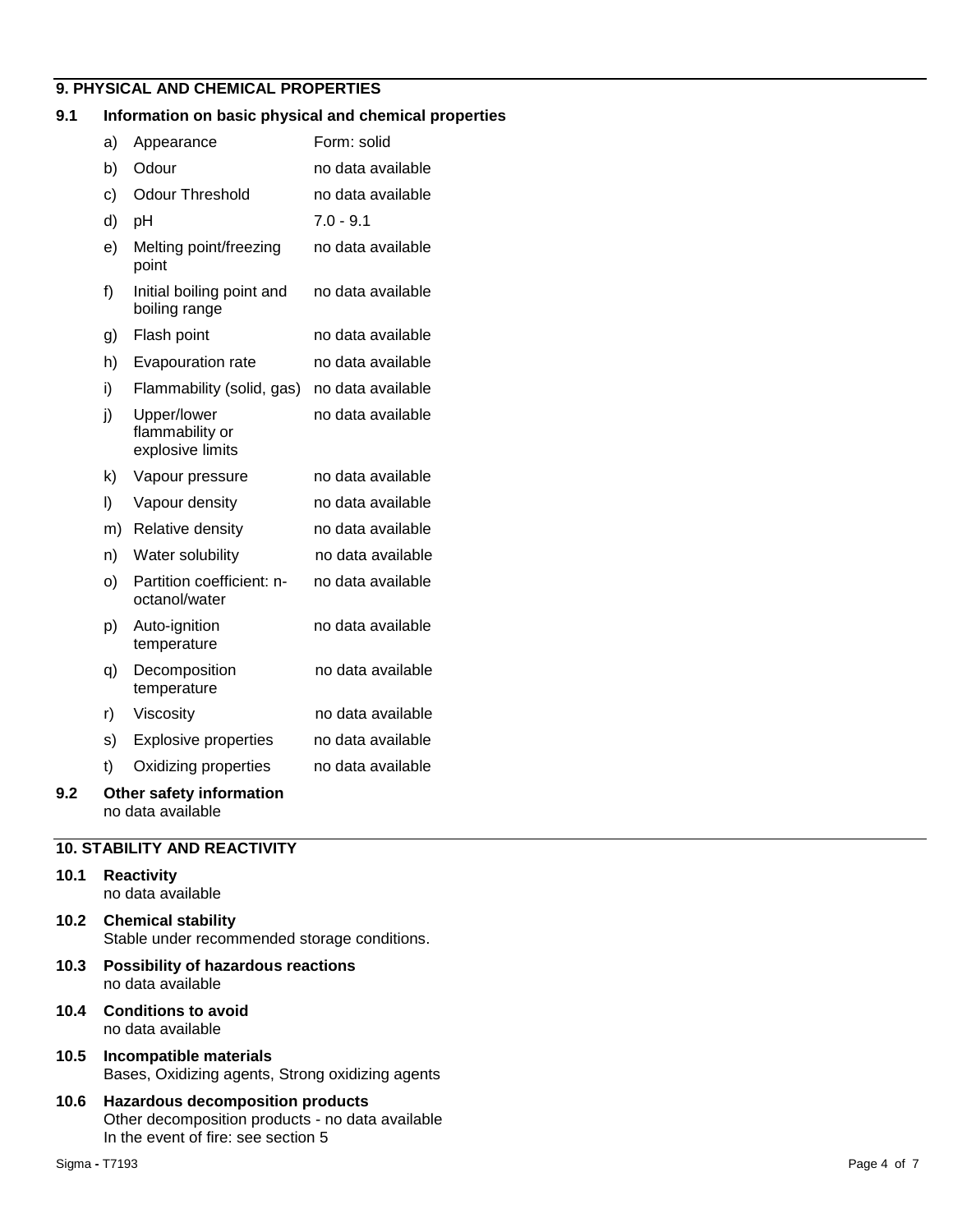### **11. TOXICOLOGICAL INFORMATION**

### **11.1 Information on toxicological effects**

### **Acute toxicity**

no data available

Inhalation: no data available

Dermal: no data available

no data available

#### **Skin corrosion/irritation** no data available

**Serious eye damage/eye irritation**

no data available

### **Respiratory or skin sensitisation** no data available

### **Germ cell mutagenicity**

no data available

### **Carcinogenicity**

- IARC: No component of this product present at levels greater than or equal to 0.1% is identified as probable, possible or confirmed human carcinogen by IARC.
- ACGIH: No component of this product present at levels greater than or equal to 0.1% is identified as a carcinogen or potential carcinogen by ACGIH.
- NTP: No component of this product present at levels greater than or equal to 0.1% is identified as a known or anticipated carcinogen by NTP.
- OSHA: No component of this product present at levels greater than or equal to 0.1% is identified as a carcinogen or potential carcinogen by OSHA.

### **Reproductive toxicity**

no data available no data available

#### **Specific target organ toxicity - single exposure** no data available

#### **Specific target organ toxicity - repeated exposure** no data available

### **Aspiration hazard**

no data available

### **Additional Information**

RTECS: Not available

To the best of our knowledge, the chemical, physical, and toxicological properties have not been thoroughly investigated.

### **12. ECOLOGICAL INFORMATION**

### **12.1 Toxicity**

no data available

### **12.2 Persistence and degradability** no data available

#### **12.3 Bioaccumulative potential** no data available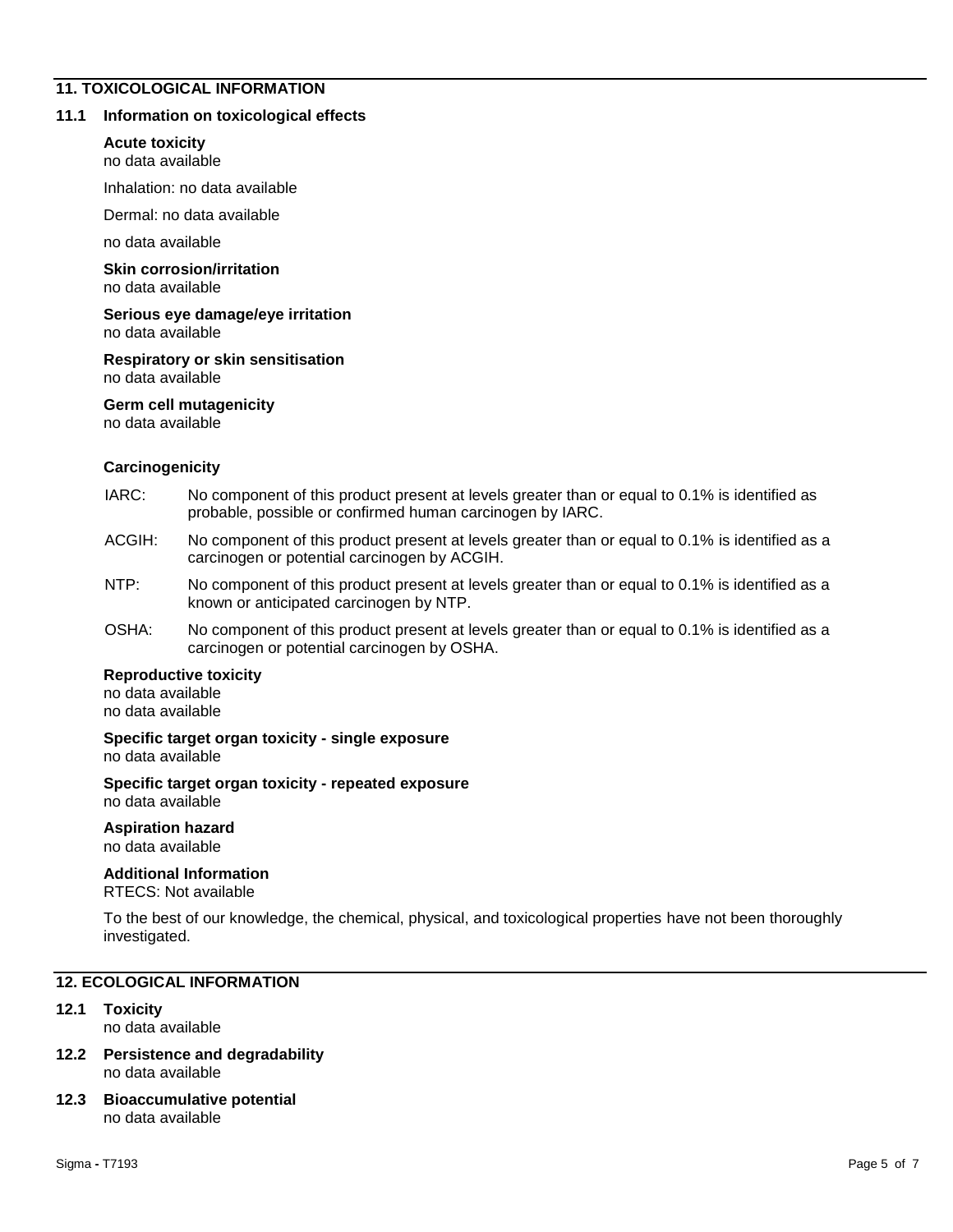### **12.4 Mobility in soil**

no data available

### **12.5 Results of PBT and vPvB assessment** PBT/vPvB assessment not available as chemical safety assessment not required/not conducted

**12.6 Other adverse effects** no data available

### **13. DISPOSAL CONSIDERATIONS**

### **13.1 Waste treatment methods**

### **Product**

Offer surplus and non-recyclable solutions to a licensed disposal company. Contact a licensed professional waste disposal service to dispose of this material.

### **Contaminated packaging**

Dispose of as unused product.

### **14. TRANSPORT INFORMATION**

### **DOT (US)**

Not dangerous goods

**IMDG**

Not dangerous goods

### **IATA**

Not dangerous goods

### **15. REGULATORY INFORMATION**

### **SARA 302 Components**

SARA 302: No chemicals in this material are subject to the reporting requirements of SARA Title III, Section 302.

### **SARA 313 Components**

SARA 313: This material does not contain any chemical components with known CAS numbers that exceed the threshold (De Minimis) reporting levels established by SARA Title III, Section 313.

### **SARA 311/312 Hazards**

Acute Health Hazard

### **Massachusetts Right To Know Components**

No components are subject to the Massachusetts Right to Know Act.

### **Pennsylvania Right To Know Components**

| Tris (hydroxymethyl) aminomethane<br>2-Amino-2-(hydroxymethyl)propane-1,3-diol hydrochloride | CAS-No.<br>77-86-1<br>1185-53-1 | <b>Revision Date</b> |
|----------------------------------------------------------------------------------------------|---------------------------------|----------------------|
| <b>New Jersey Right To Know Components</b>                                                   | CAS-No.                         | <b>Revision Date</b> |
| Tris (hydroxymethyl) aminomethane<br>2-Amino-2-(hydroxymethyl)propane-1,3-diol hydrochloride | 77-86-1<br>1185-53-1            |                      |

### **California Prop. 65 Components**

This product does not contain any chemicals known to State of California to cause cancer, birth defects, or any other reproductive harm.

### **16. OTHER INFORMATION**

**Full text of H-Statements referred to under sections 2 and 3.**

H315 Causes skin irritation.